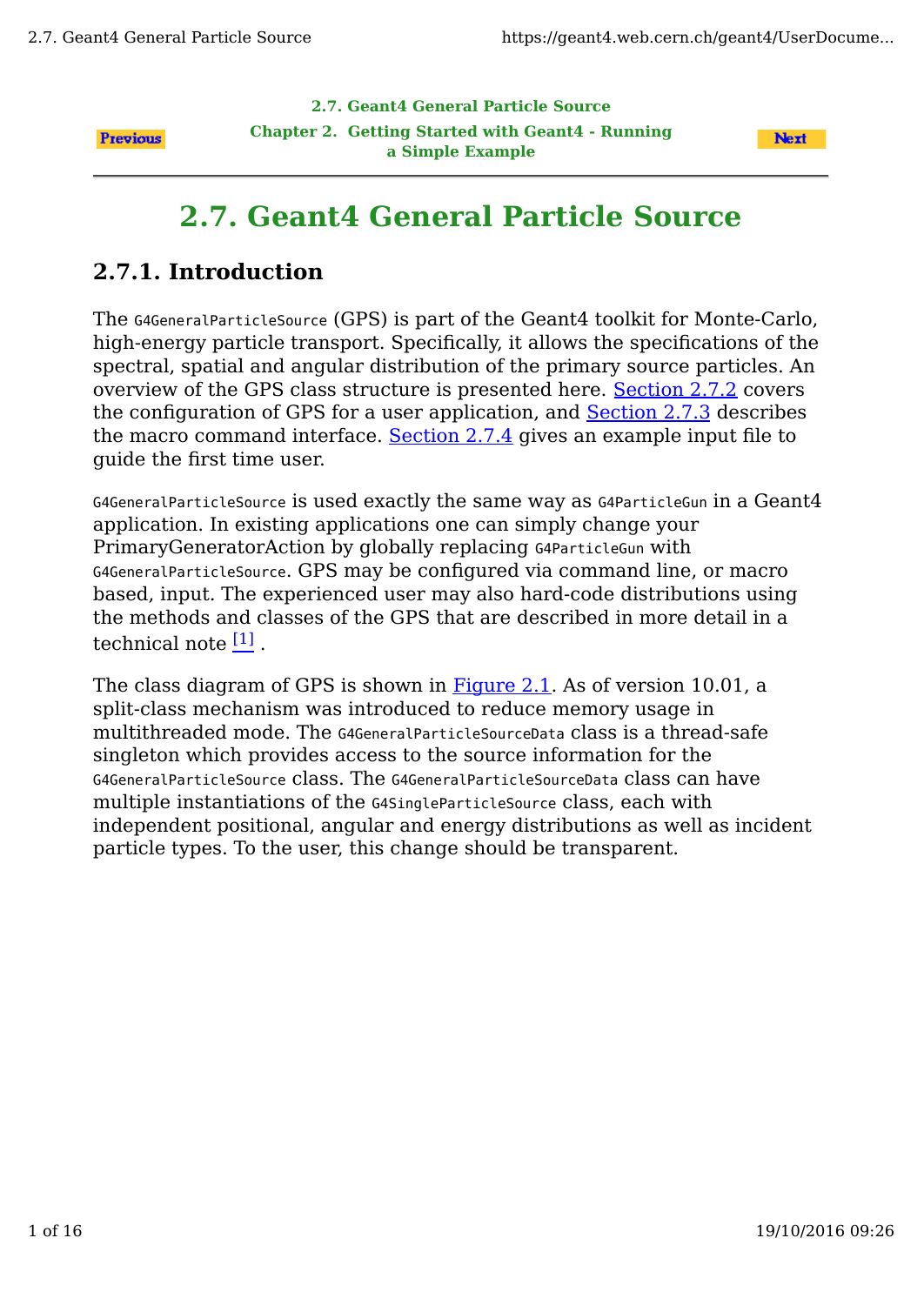

**Figure 2.1. The class diagram of G4GeneralParticleSource.**

# **2.7.2. Configuration**

GPS allows the user to control the following characteristics of primary particles:

- Spatial sampling: on simple 2D or 3D surfaces such as discs, spheres, and boxes.
- Angular distribution: unidirectional, isotropic, cosine-law, beam or arbitrary (user defined).
- Spectrum: linear, exponential, power-law, Gaussian, blackbody, or piece-wise fits to data.
- Multiple sources: multiple independent sources can be used in the same run.

As noted above, G4GeneralParticleSource is used exactly the same way as G4ParticleGun in a Geant4 application, and may be substituted for the latter by "global search and replace" in existing application source code.

### **2.7.2.1. Position Distribution**

The position distribution can be defined by using several basic shapes to contain the starting positions of the particles. The easiest source distribution to define is a point source. One could also define planar sources, where the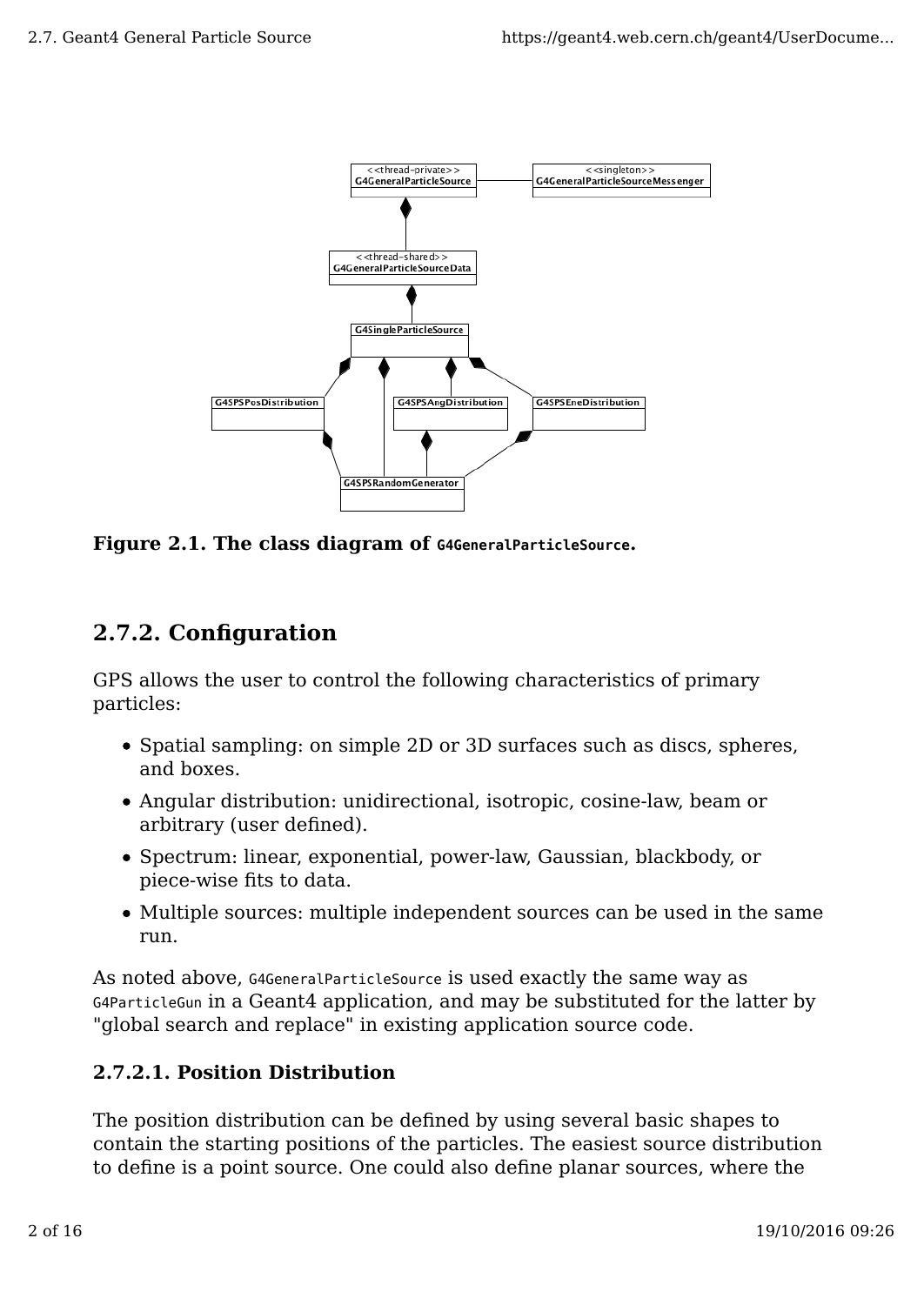particles emanate from circles, annuli, ellipses, squares or rectangles. There are also methods for defining 1D or 2D accelerator beam spots. The five planes are oriented in the x-y plane. To define a circle one gives the radius, for an annulus one gives the inner and outer radii, and for an ellipse, a square or a rectangle one gives the half-lengths in x and y.

More complicated still, one can define surface or volume sources where the input particles can be confined to either the surface of a three dimensional shape or to within its entire volume. The four 3D shapes used within G4GeneralParticleSource are sphere, ellipsoid, cylinder and parallelepiped.A sphere can be defined simply by specifying the radius. Ellipsoids are defined by giving their half-lengths in x, y and z. Cylinders are defined such that the axis is parallel to the z-axis, the user is therefore required to give the radius and the z half-length. Parallelepipeds are defined by giving x, y and z half-lengths, plus the angles  $\alpha$ ,  $\theta$ , and  $\varphi$  (Figure 2.2).



**Figure 2.2. The angles used in the definition of a Parallelepiped.**

To allow easy definition of the sources, the planes and shapes are assumed to be orientated in a particular direction to the coordinate axes, as described above. For more general applications, the user may supply two vectors (x' and a vector in the plane x'-y') to rotate the co-ordinate axes of the shape with respect to the overall co-ordinate system  $(Figure 2.3)$ . The rotation matrix is automatically calculated within G4GeneralParticleSource. The starting points of particles are always distributed homogeneously over the 2D or 3D surfaces, although biasing can change this.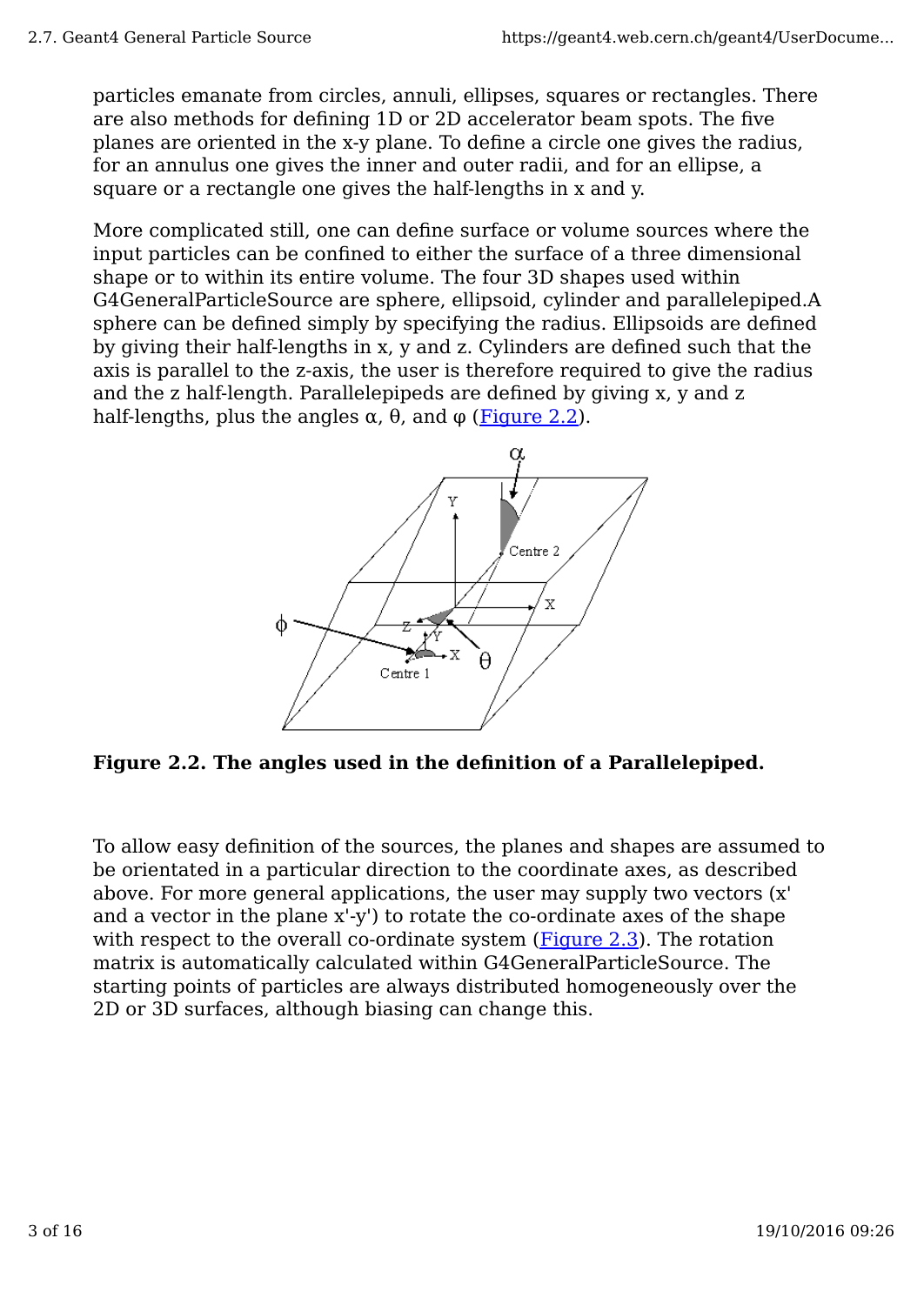

**Figure 2.3. An illustration of the use of rotation matrices. A cylinder is defined with its axis parallel to the z-axis (black lines), but the definition of 2 vectors can rotate it into the frame given by x', y', z' (red lines).**

### **2.7.2.2. Angular Distribution**

The angular distribution is used to control the directions in which the particles emanate from/incident upon the source point. In general there are three main choices, isotropic, cosine-law or user-defined. In addition there are options for specifying parallel beam as well as diversed accelerator beams. The isotropic distribution represents what would be seen from a uniform 4π flux. The cosine-law represents the distribution seen at a plane from a uniform 2π flux.

It is possible to bias (Section 2.7.2.4) both θ and φ for any of the predefined distributions, including settin lower and upper limits to  $\theta$  and  $\varphi$ . User-defined distributions cannot be additionally biased (any bias should obviously be incorporated into the user definition).

Incident with zenith angle  $\theta$ =0 means the particle is travelling along the -z axis. It is important to bear this in mind when specifying user-defined co-ordinates for angular distributions. The user must be careful to rotate the co-ordinate axes of the angular distribution if they have rotated the position distribution (Figure 2.3).

The user defined distribution requires the user to enter a histogram in either  $\theta$  or  $\varphi$  or both. The user-defined distribution may be specified either with respect to the coordinate axes or with respect to the surface-normal of a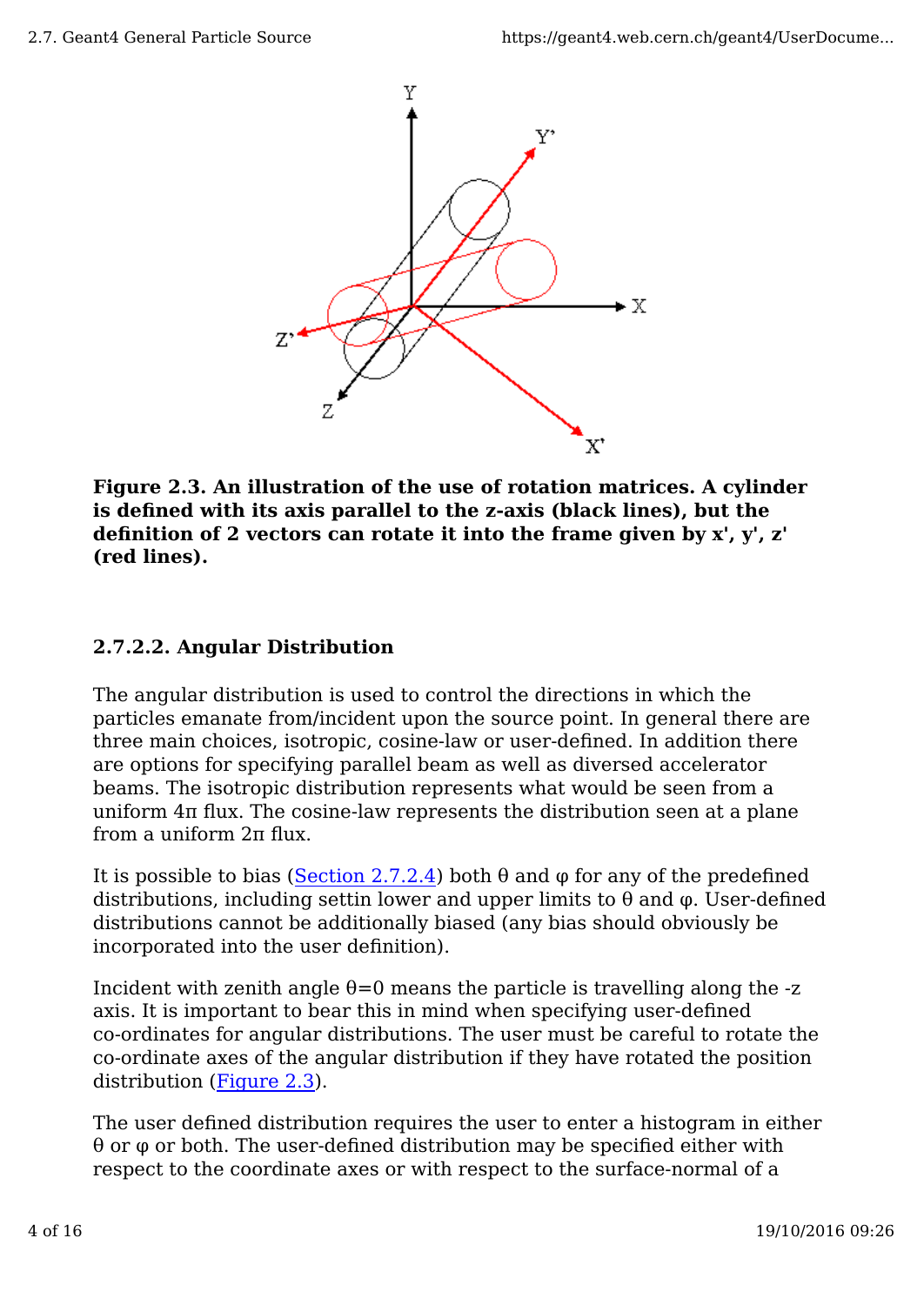shape or volume. For the surface-normal distribution,  $\theta$  should only be defined between 0 and  $π/2$ , not the usual 0 to π range.

The top-level /gps/direction command uses direction cosines to specify the primary particle direction, as follows:

 $P_x$  = - sin θ cos φ  $P<sub>v</sub>$  = - sin θ sin φ  $P_z = -\cos\theta$ 

#### **Equation 2.1. Direction cosine calculations**

#### **2.7.2.3. Energy Distribution**

The energy of the input particles can be set to follow several built-in functions or a user-defined one, as shown in Table 2.1. The user can bias any of the pre-defined energy distributions in order to speed up the simulation (user-defined distributions are already biased, by construction).

| <b>Spectrum</b>             | <b>Abbreviation</b> | <b>Functional</b><br>Form                                                        | <b>User Parameters</b>                                                                                         |  |
|-----------------------------|---------------------|----------------------------------------------------------------------------------|----------------------------------------------------------------------------------------------------------------|--|
| mono-energetic              | Mono                | $I \propto \delta(E-E_0)$                                                        | Energy $E_0$                                                                                                   |  |
| linear                      | Lin                 | $I \propto I_0 + m \times$<br>Ε                                                  | Intercept $I_0$ , slope m                                                                                      |  |
| exponential                 | Exp                 | $I \propto \exp(-E/E_0)$                                                         | Energy scale-height<br>$E_0$                                                                                   |  |
| power-law                   | Pow                 | $I \propto E^{\alpha}$                                                           | Spectral index $\alpha$                                                                                        |  |
| Gaussian                    | Gauss               | $I = (2\pi\sigma)^{-1/2}$<br>$\exp[-(E-E_0)^2]$<br>$ \sigma^2 $                  | Mean energy $E_0$ ,<br>standard deviation $\sigma$                                                             |  |
| bremsstrahlung              | <b>Brem</b>         | $I = \int 2E^2$ [<br>$\rm{h}^2\rm{c}^2$<br>$(exp(-E/kT) -$<br>$1)$ <sup>-1</sup> | Temperature T                                                                                                  |  |
| black body                  | <b>B</b> body       | $I \propto (kT)^{-1/2} E$<br>$\exp(-E/kT)$                                       | Temperature T (see<br>note <b>below</b> )                                                                      |  |
| cosmic diffuse<br>gamma ray | C <sub>dg</sub>     | $I \propto [ (E/E_h)^{\alpha} ]$<br>+ $(E/E_h)^{\alpha}$ ] <sup>-1</sup>         | Energy range $E_{min}$<br>to $E_{\text{max}}$ ; break<br>energy $E_b$ and<br>indices $\alpha$ 1 and $\alpha$ 2 |  |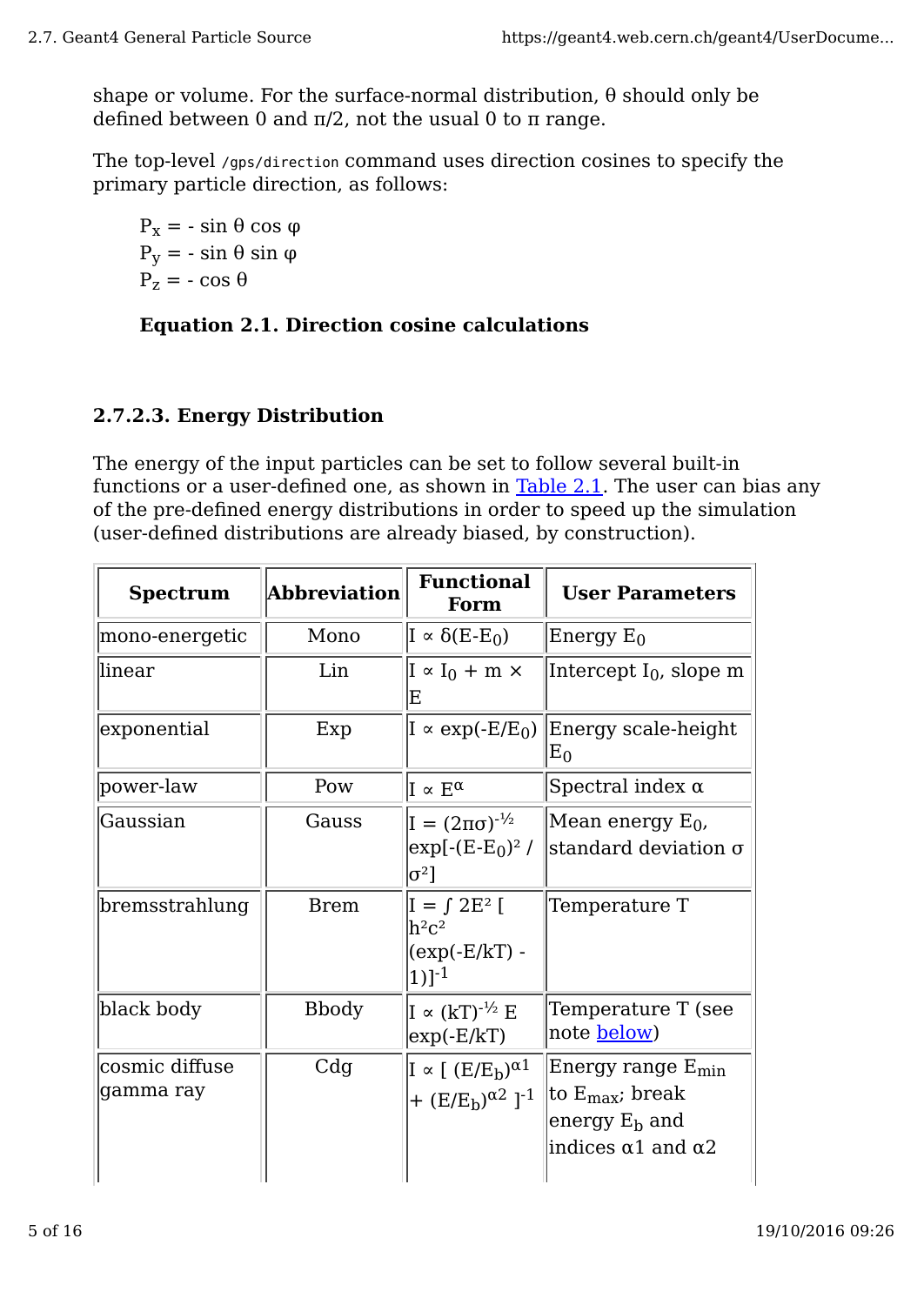| <b>Spectrum</b> | $\ $ Abbreviation $\ $ | <b>Functional</b><br>Form | <b>User Parameters</b>        |
|-----------------|------------------------|---------------------------|-------------------------------|
|                 |                        |                           | are fixed (see note<br>below) |

#### **Table 2.1.**

There is also the option for the user to define a histogram in energy ("User") or energy per nucleon ("Epn") or to give an arbitrary point-wise spectrum ("Arb")that can be fit with various simple functions. The data for histograms or point spectra must be provided in ascending bin (abscissa) order. The point-wise spectrum may be differential (as with a binned histogram) or integral (a cumulative distribution function). If integral, the data must satsify  $s(e1) \geq s(e2)$  for  $e1 < e2$  when entered; this is not validated by the GPS code. The maximum energy of an integral spectrum is defined by the last-but-one data point, because GPS converts to a differential spectrum internally.

Unlike the other spectral distributions it has proved difficult to integrate indefinitely the black-body spectrum and this has lead to an alternative approach. Instead it has been decided to use the black-body formula to create a 10,000 bin histogram and then to produce random energies from this.

Similarly, the broken power-law for cosmic diffuse gamma rays makes generating an indefinite integral CDF problematic. Instead, the minimum and maximum energies specified by the user are used to construct a definiteintegral CDF from which random energies are selected.

### **2.7.2.4. Biasing**

The user can bias distributions by entering a histogram. It is the random numbers from which the quantities are picked that are biased and so one only needs a histogram from 0 to 1. Great care must be taken when using this option, as the way a quantity is calculated will affect how the biasing works, as discussed below. Bias histograms are entered in the same way as other user-defined histograms.

When creating biasing histograms it is important to bear in mind the way quantities are generated from those numbers. For example let us compare the biasing of a  $\theta$  distribution with that of a  $\varphi$  distribution. Let us divide the  $\theta$ and φ ranges up into 10 bins, and then decide we want to restrict the generated values to the first and last bins. This gives a new φ range of 0 to 0.628 and 5.655 to 6.283. Since  $\varphi$  is calculated using  $\varphi = 2\pi \times \text{RNDM}$ , this simple biasing will work correctly.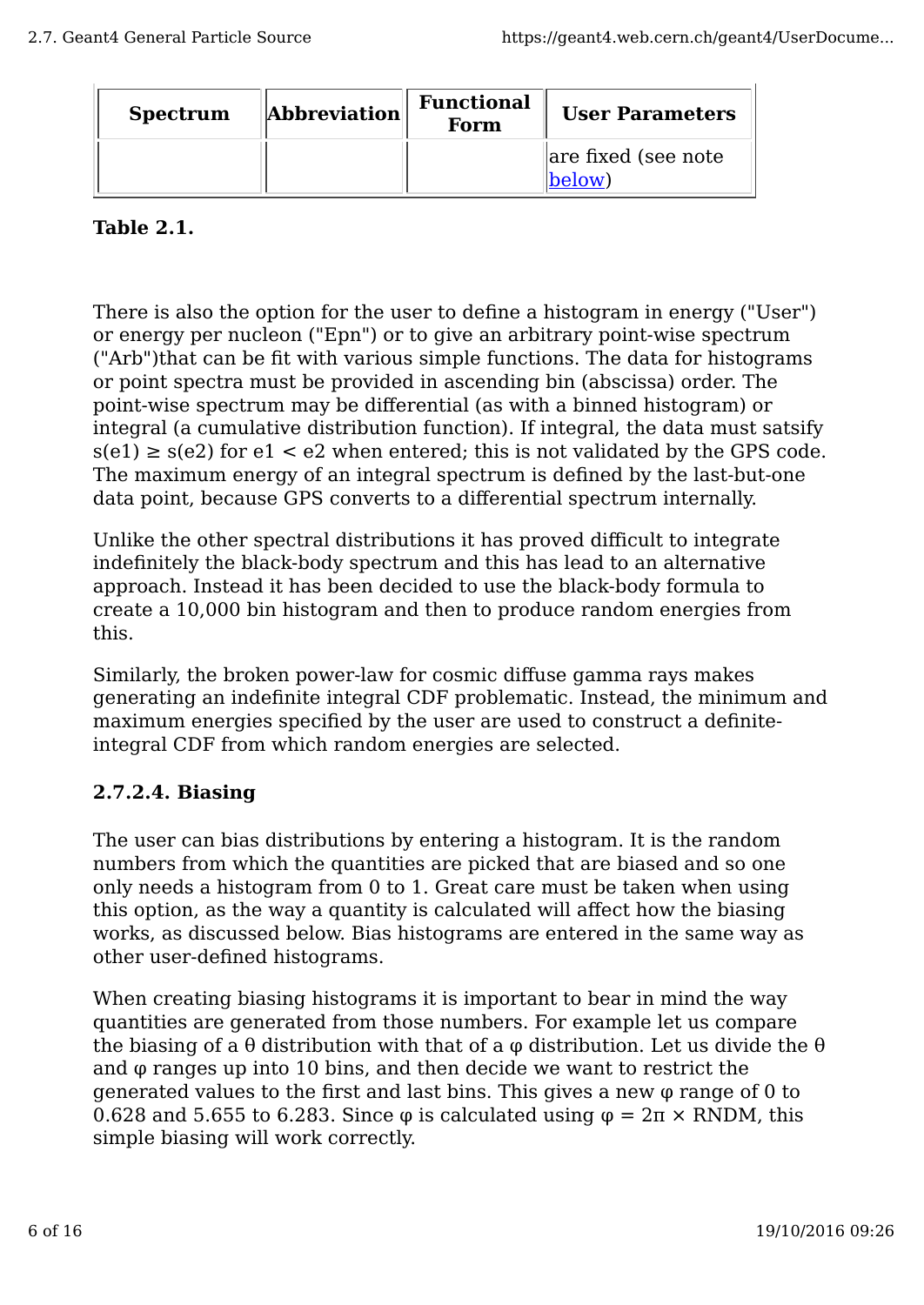If we now look at  $\theta$ , we expect to select values in the two ranges 0 to 0.314 (for  $0 \leq RNDM \leq 0.1$ ) and 2.827 to 3.142 (for  $0 \leq RNDM \leq 0.9$ ). However, the polar angle  $\theta$  is calculated from the formula  $\theta = \cos^{-1}(1 - 2 \times \text{RNDM})$ . From this, we see that 0.1 gives a  $\theta$  of 0.644 and a RNDM of 0.9 gives a  $\theta$  of 2.498. This means that the above will not bias the distribution as the user had wished. The user must therefore take into account the method used to generate random quantities when trying to apply a biasing scheme to them. Some quantities such as x, y, z and  $\varphi$  will be relatively easy to bias, but others may require more thought.

### **2.7.2.5. User-Defined Histograms**

The user can define histograms for several reasons: angular distributions in either θ or φ; energy distributions; energy per nucleon distributions; or biasing of x, y, z, θ,  $\varphi$ , or energy. Even though the reasons may be different the approach is the same.

To choose a histogram the command /gps/hist/type is used (Section 2.7.3). If one wanted to enter an angular distribution one would type "theta" or "phi" as the argument. The histogram is loaded, one bin at a time, by using the /gps/hist/point command, followed by its two arguments the upper boundary of the bin and the weight (or area) of the bin. Histograms are therefore differential functions.

Currently histograms are limited to 1024 bins. The first value of each user input data pair is treated as the upper edge of the histogram bin and the second value is the bin content. The exception is the very first data pair the user input whose first value is the treated as the lower edge of the first bin of the histogram, and the second value is not used. This rule applies to all distribution histograms, as well as histograms for biasing.

The user has to be aware of the limitations of histograms. For example, in general θ is defined between 0 and π and φ is defined between 0 and 2π, so histograms defined outside of these limits may not give the user what they want (see also <u>Section 2.7.2.4</u>).

# **2.7.3. Macro Commands**

G4GeneralParticleSource can be configured by typing commands from the /gps command directory tree, or including the /gps commands in a g4macro file.

#### **2.7.3.1. G4ParticleGun equivalent commands**

| <b>Command</b> | $\ $ Arguments $\ $ | <b>Description and restrictions</b> |
|----------------|---------------------|-------------------------------------|
| $\ $ /gps/List |                     | List available incident particles   |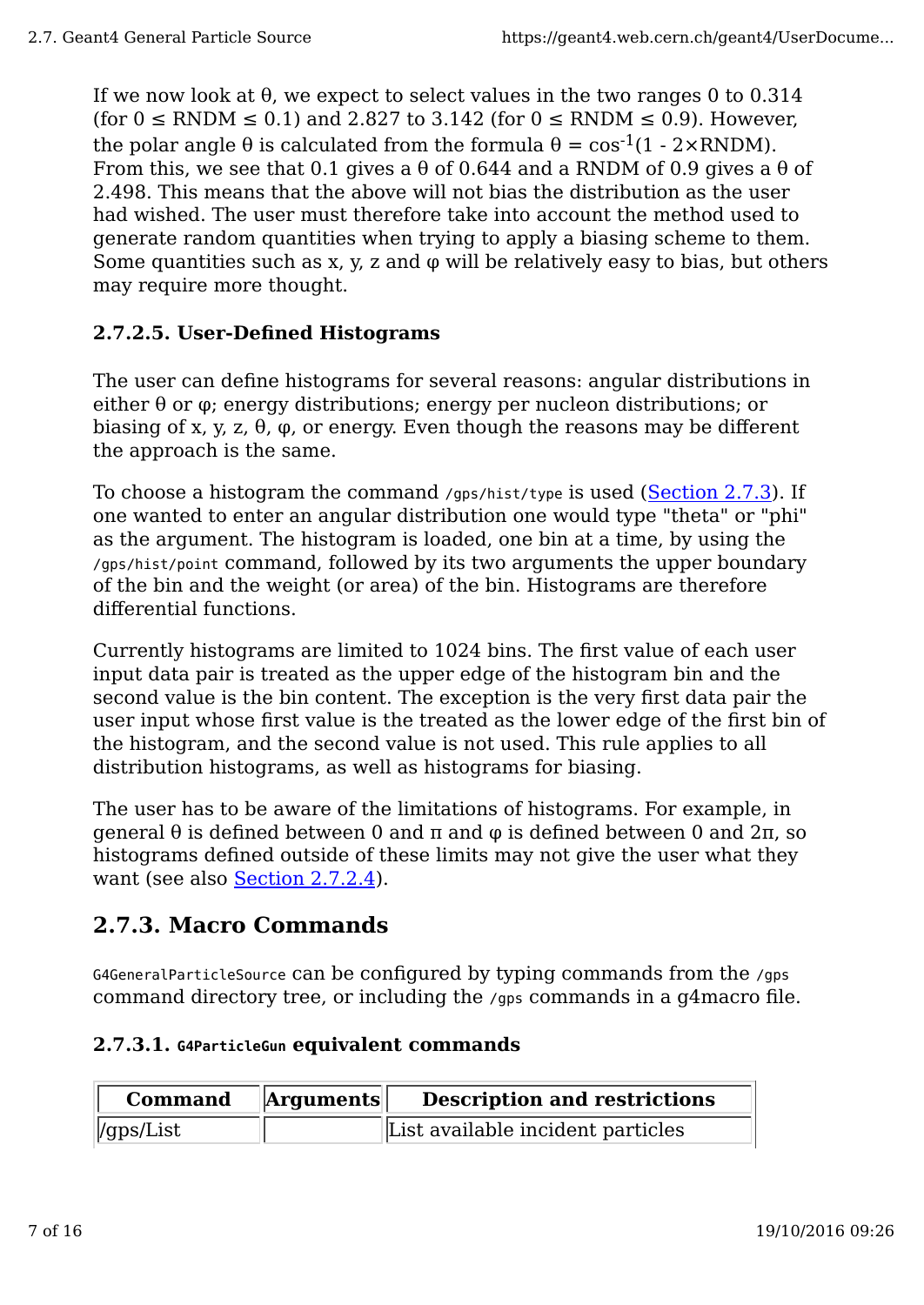| <b>Command</b>              | <b>Arguments</b>      | <b>Description and restrictions</b>                                                                                                                                                                                  |
|-----------------------------|-----------------------|----------------------------------------------------------------------------------------------------------------------------------------------------------------------------------------------------------------------|
| /gps/particle               | name                  | Defines the particle type [default]<br>geantino], using Geant4 naming<br>convention.                                                                                                                                 |
| /gps/direction              | Px Py Pz              | Set the momentum direction [default]<br>$(1,0,0)$ ] of generated particles using<br>direction cosines (Equation 2.1).                                                                                                |
| /gps/energy                 | E unit                | Sets the energy [default 1 MeV] for<br>mono-energetic sources. The units<br>can be eV, keV, MeV, GeV, TeV or PeV.<br>(NB: it is recommended to use<br>//gps/ene/mono instead.)                                       |
| /gps/position               | X Y Z unit            | Sets the centre co-ordinates (X,Y,Z) of<br>the source $[default (0,0,0) cm]$ . The<br>units can be micron, mm, cm, m or<br>km. (NB: it is reccomended to use<br>//gps/pos/centre instead.)                           |
| /gps/ion                    | ZAQE                  | $  \mathop{\rm After}{\it \,}$ /gps/particle ion, S $\mathop{\rm est}{\rm sh}{\rm e}$<br>properties (atomic number Z, atomic<br>mass A, ionic charge Q, excitation<br>energy E in keV) of the ion.                   |
| /gps/ionLvl                 | Z A Q lvl             | $ \!\!\operatorname{After }$ /gps/particle ion, S $\!\!\operatorname{ets}$ the<br>properties (atomic number Z, atomic<br>mass A, ionic charge Q, Number of<br>metastable state excitation level (0-9)<br>of the ion. |
| /gps/time                   | t0 unit               | Sets the primary particle (event) time<br>[default 0 ns]. The units can be ps,<br>ns, us, ms, or s.                                                                                                                  |
| /gps/polarization  Px Py Pz |                       | Sets the polarization vector of the<br>source, which does not need to be a<br>unit vector.                                                                                                                           |
| /gps/number                 | $\overline{\text{N}}$ | Sets the number of particles [default]<br>1] to simulate on each event.                                                                                                                                              |
| /gps/verbose                | llevel                | Control the amount of information<br>printed out by the GPS code. Larger<br>values produce more detailed output.                                                                                                     |

### **Table 2.2.**

# **2.7.3.2. Multiple source specification**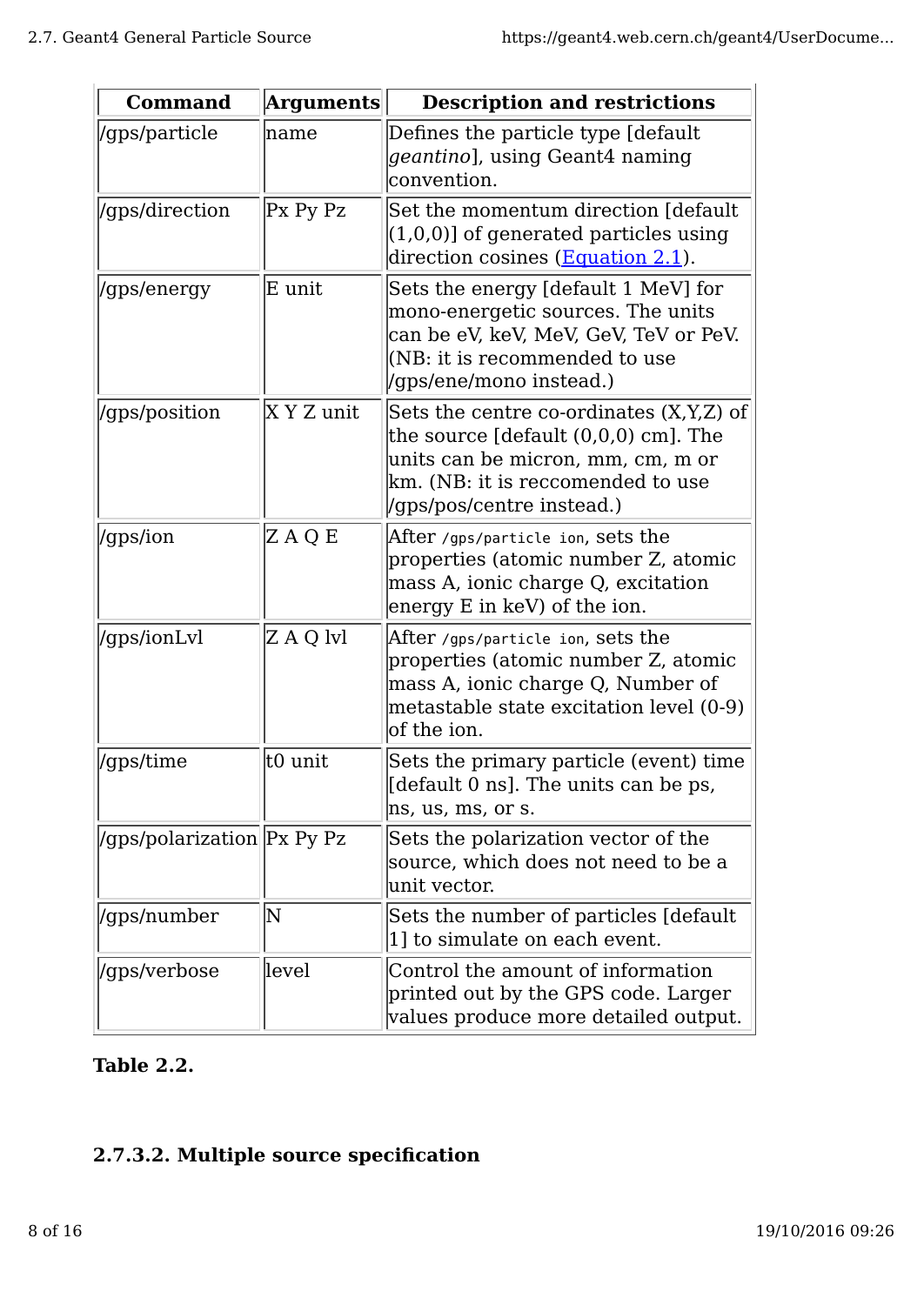| <b>Command</b>                 | $\bm{\mathrm{Arguments}}$ | <b>Description and restrictions</b>                                                                                                                                               |
|--------------------------------|---------------------------|-----------------------------------------------------------------------------------------------------------------------------------------------------------------------------------|
| /gps/source/add                | intensity                 | Add a new particle source with the<br>specified intensity                                                                                                                         |
| /gps/source/list               |                           | List the particle sources defined.                                                                                                                                                |
| /gps/source/clear              |                           | Remove all defined particle<br>sources.                                                                                                                                           |
| /gps/source/show               |                           | Display the current particle source                                                                                                                                               |
| /gps/source/set                | lindex                    | Select the specified particle source<br>as the current one.                                                                                                                       |
| /gps/source/delete   index     |                           | Remove the specified particle<br>source.                                                                                                                                          |
| /gps/source<br>/multiplevertex | flag                      | Specify true for simulaneous<br>generation of mutiple vertices, one<br>from each specified source. False<br>[default] generates a single vertex,<br>choosing one source randomly. |
| /gps/source<br>/intensity      | intensity                 | Reset the current source to the<br>specified intensity                                                                                                                            |
| /gps/source<br>/flatsampling   | flag                      | Set to True to allow biased<br>sampling among the sources.<br>Setting to True will ignore source<br>intensities. The default is False.                                            |

### **Table 2.3.**

# **2.7.3.3. Source position and structure**

| <b>Command</b>       | <b>Arguments</b> | <b>Description and restrictions</b>                                                                                                                                                                                                                         |
|----------------------|------------------|-------------------------------------------------------------------------------------------------------------------------------------------------------------------------------------------------------------------------------------------------------------|
| //gps/pos/type       | dist             | Sets the source positional distribution<br>type: Point [default], Plane, Beam,<br>Surface, Volume.                                                                                                                                                          |
| /gps/pos<br>/shape   | shape            | Sets the source shape type, after<br>/gps/pos/type has been used. For a Plane<br>this can be Circle, Annulus, Ellipse,<br><i>Square, Rectangle.</i> For both Surface or<br>Volume sources this can be Sphere,<br>Ellipsoid, Cylinder, Para (parallelpiped). |
| /gps/pos<br> /centre | $X Y Z$ unit     | Sets the centre co-ordinates $(X,Y,Z)$ of<br>the source $\lceil$ default $(0,0,0)$ cm $\lceil$ . The<br>units can only be micron, mm, cm, m or                                                                                                              |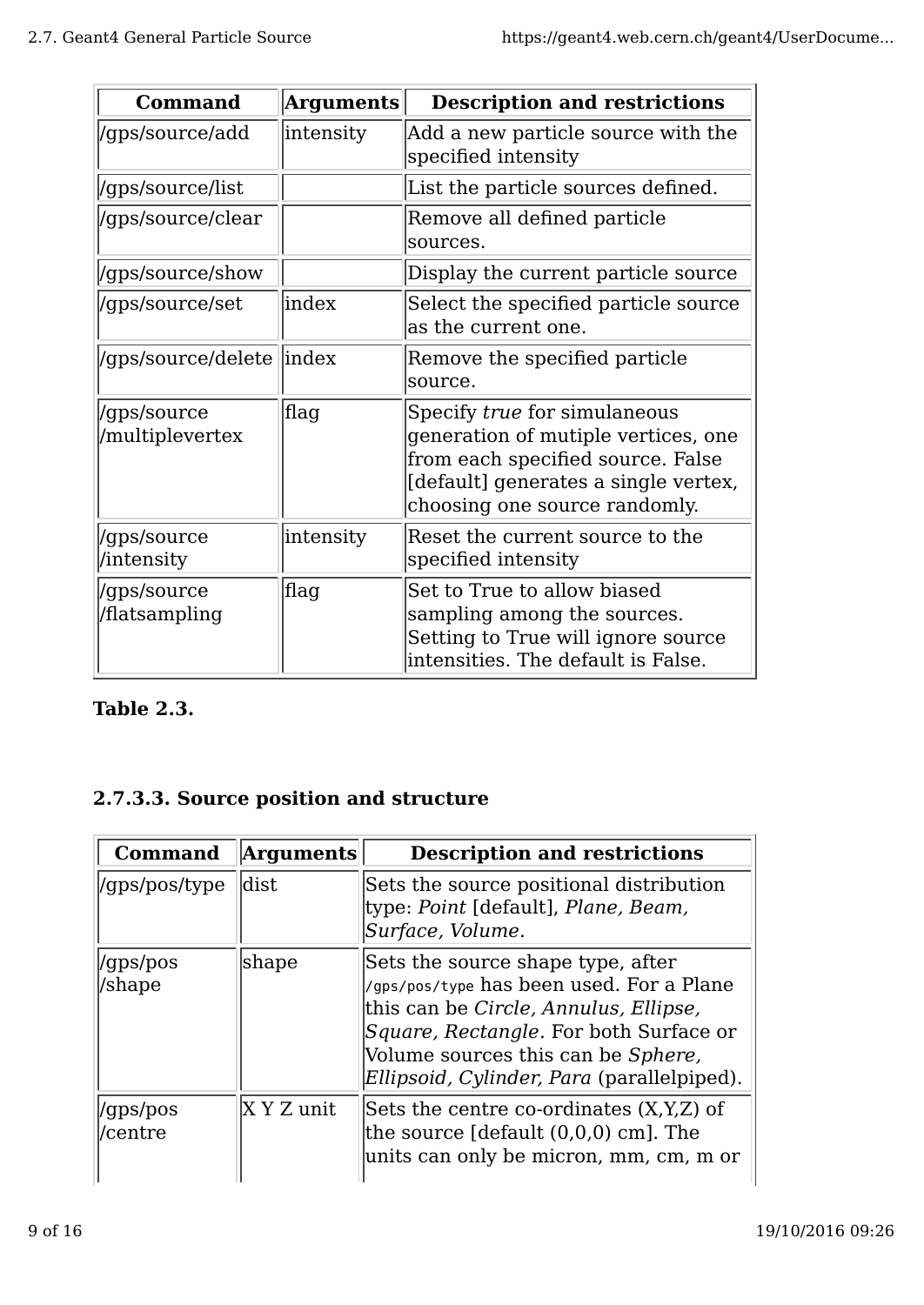| <b>Command</b>            | <b>Arguments</b> | <b>Description and restrictions</b>                                                                                                                                                                                                                                                       |
|---------------------------|------------------|-------------------------------------------------------------------------------------------------------------------------------------------------------------------------------------------------------------------------------------------------------------------------------------------|
|                           |                  | lkm.                                                                                                                                                                                                                                                                                      |
| //gps/pos/rot1            |                  | $\left {\rm R1_{x}}\,{\rm R1_{y}}\,{\rm R1_{z}}\right $ Defines the first (x' direction) vector R1<br>[default (1,0,0)], which does not need to<br>be a unit vector, and is used together<br>with /gps/pos/rot2 to create the rotation<br>matrix of the shape defined with<br>/gps/shape. |
| //gps/pos/rot2            |                  | $ R2_x R2_y R2_z $ Defines the second vector R2 in the xy<br>plane $[default (0,1,0)], which does not$<br>need to be a unit vector, and is used<br>tohgether with /gps/pos/rot1 to create the<br>rotation matrix of the shape defined<br>with /gps/shape.                                 |
| /gps/pos/halfx len unit   |                  | Sets the half-length in x [default 0 cm]<br>of the source. The units can only be<br>micron, mm, cm, m or km.                                                                                                                                                                              |
| //gps/pos/halfy  len unit |                  | Sets the half-length in y [default 0 cm]<br>of the source. The units can only be<br> micron, mm, cm, m or km.                                                                                                                                                                             |
| /gps/pos/halfz   len unit |                  | Sets the half-length in z [default 0 cm]<br>of the source. The units can only be<br>micron, mm, cm, m or km.                                                                                                                                                                              |
| /gps/pos<br>/radius       | llen unit        | Sets the radius [default 0 cm] of the<br>source or the outer radius for annuli.<br>The units can only be micron, mm, cm,<br>m or km.                                                                                                                                                      |
| /gps/pos<br>/inner radius | len unit         | Sets the inner radius [default 0 cm] for<br>annuli. The units can only be micron,<br> mm, cm, m or km.                                                                                                                                                                                    |
| /gps/pos<br>/sigma r      | sigma unit       | Sets the transverse (radial) standard<br>deviation [default 0 cm] of beam<br>position profile. The units can only be<br>micron, mm, cm, m or km.                                                                                                                                          |
| /gps/pos<br>/sigma x      | sigma unit       | Sets the standard deviation [default 0]<br>cm] of beam position profile in<br>x-direction. The units can only be<br> micron, mm, cm, m or km.                                                                                                                                             |
| /gps/pos<br>/sigma y      | sigma unit       | Sets the standard deviation [default 0]<br>cm] of beam position profile in<br>y-direction. The units can only be<br>micron, mm, cm, m or km.                                                                                                                                              |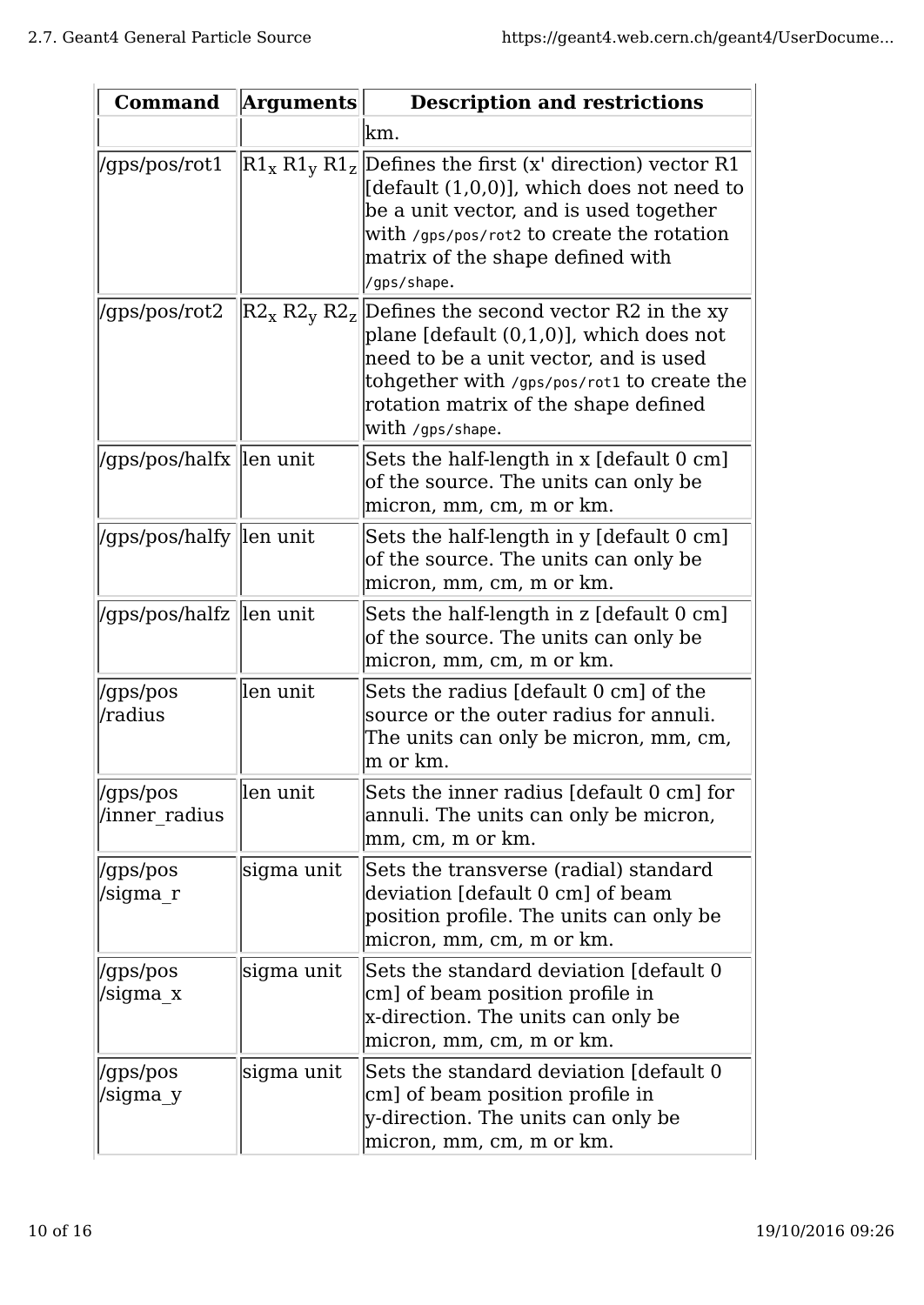| <b>Command</b>       | <b>Arguments</b> | <b>Description and restrictions</b>                                                                                                                                                                                      |
|----------------------|------------------|--------------------------------------------------------------------------------------------------------------------------------------------------------------------------------------------------------------------------|
| /gps/pos<br>/paralp  | alpha unit       | Used with a Parallelepiped. The angle<br>[default 0 rad] $\alpha$ formed by the y-axis<br>and the plane joining the centre of the<br>faces parallel to the zx plane at y and<br>$+y$ . The units can only be deg or rad. |
| /gps/pos<br>/parthe  | theta unit       | Used with a Parallelepiped. Polar angle<br>[default 0 rad] $\theta$ of the line connecting<br>the centre of the face at z to the centre<br>of the face at $+z$ . The units can only be<br> deg or rad.                   |
| /gps/pos<br> /parphi | phi unit         | Used with a Parallelepiped. The azimuth<br>$ angle$ [default 0 rad] $\varphi$ of the line<br>connecting the centre of the face at z<br>with the centre of the face at $+z$ . The<br>units can only be deg or rad.        |
| /gps/pos<br>/confine | name             | Allows the user to confine the source to<br>the physical volume <i>name</i> [default]<br>NULL].                                                                                                                          |

#### **Table 2.4.**

# **2.7.3.4. Source direction and angular distribution**

| <b>Command</b> | <b>Arguments</b>                                      | <b>Description and restrictions</b>                                                                                                                                                                                                                        |
|----------------|-------------------------------------------------------|------------------------------------------------------------------------------------------------------------------------------------------------------------------------------------------------------------------------------------------------------------|
| /gps/ang/type  | AngDis                                                | Sets the angular distribution type (iso<br>[default], cos, planar, beam1d, beam2d,<br><i>focused, user</i> ) to either isotropic,<br>cosine-law or user-defined.                                                                                           |
| /gps/ang/rot1  | $AR1_x AR1_y$<br>AR1 <sub>z</sub>                     | Defines the first (x' direction) rotation<br>vector AR1 [default $(1,0,0)$ ] for the<br>angular distribution and is not<br>necessarily a unit vector. Used with<br>/gps/ang/rot2 to compute the angular<br>distribution rotation matrix.                   |
| /gps/ang/rot2  | AR2 <sub>x</sub> AR2 <sub>y</sub><br>AR2 <sub>7</sub> | Defines the second rotation vector AR2<br>in the xy plane [default $(0,1,0)$ ] for the<br>angular distribution, which does not<br>necessarily have to be a unit vector.<br>Used with /gps/ang/rot2 to compute the<br>angular distribution rotation matrix. |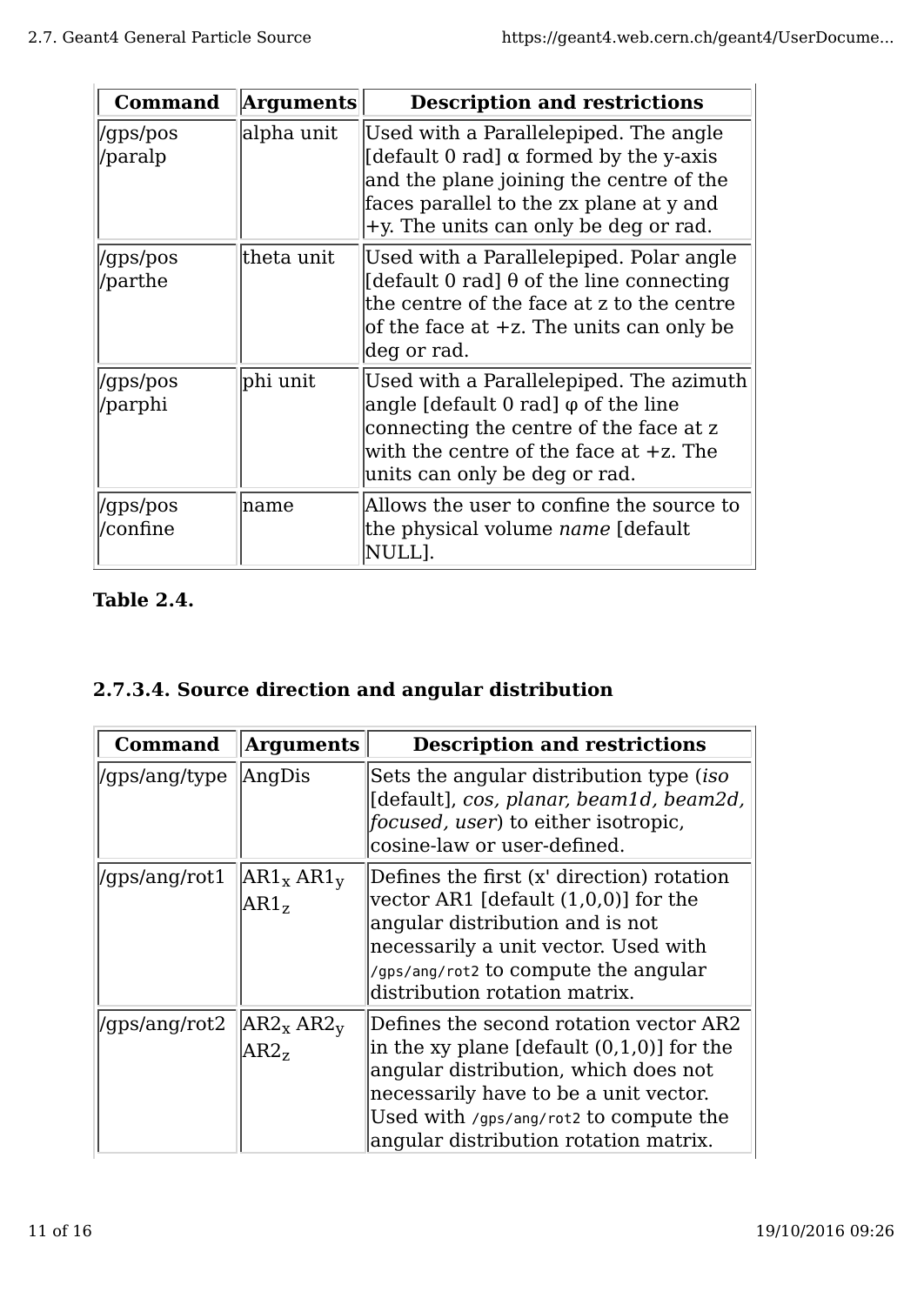| <b>Command</b>          | <b>Arguments</b> | <b>Description and restrictions</b>                                                                                                                                                     |
|-------------------------|------------------|-----------------------------------------------------------------------------------------------------------------------------------------------------------------------------------------|
| /gps/ang<br>/mintheta   | MinTheta<br>unit | Sets a minimum value [default 0 rad]<br>for the $\theta$ distribution. Units can be deg<br>or rad.                                                                                      |
| /gps/ang<br>/maxtheta   | MaxTheta<br>unit | Sets a maximum value [default π rad]<br>for the $\theta$ distribution. Units can be deg<br>or rad.                                                                                      |
| /gps/ang<br>/minphi     | MinPhi unit      | Sets a minimum value [default 0 rad]<br>for the $\varphi$ distribution. Units can be deg<br>or rad.                                                                                     |
| /gps/ang<br>/maxphi     |                  | MaxPhi unit  Sets a maximum value [default 2π rad]<br>for the φ distribution. Units can be deg<br>or rad.                                                                               |
| /gps/ang<br>/sigma r    | sigma unit       | Sets the standard deviation [default 0]<br>rad] of beam directional profile in<br>radial. The units can only be deg or<br> rad.                                                         |
| /gps/ang<br>/sigma x    | sigma unit       | Sets the standard deviation [default 0]<br>rad] of beam directional profile in<br>x-direction. The units can only be deg<br>or rad.                                                     |
| /gps/ang<br>/sigma y    | sigma unit       | Sets the standard deviation [default 0]<br>rad] of beam directional profile in<br>y-direction. The units can only be deg<br>or rad.                                                     |
| /gps/ang<br>/focuspoint | X Y Z unit       | Set the focusing point (X, Y, Z) for the<br>beam [default (0,0,0) cm]. The units<br>can only be micron, mm, cm, m or km.                                                                |
| /gps/ang<br>/user coor  | bool             | Calculate the angular distribution with<br>respect to the user definded<br>co-ordinate system (true), or with<br>respect to the global co-ordinate<br>system ( <i>false</i> , default). |
| /gps/ang<br>/surfnorm   | bool             | Allows user to choose whether angular<br>distributions are with respect to the<br>co-ordinate system (false, default) or<br>surface normals (true) for user-defined<br>distributions.   |

## **Table 2.5.**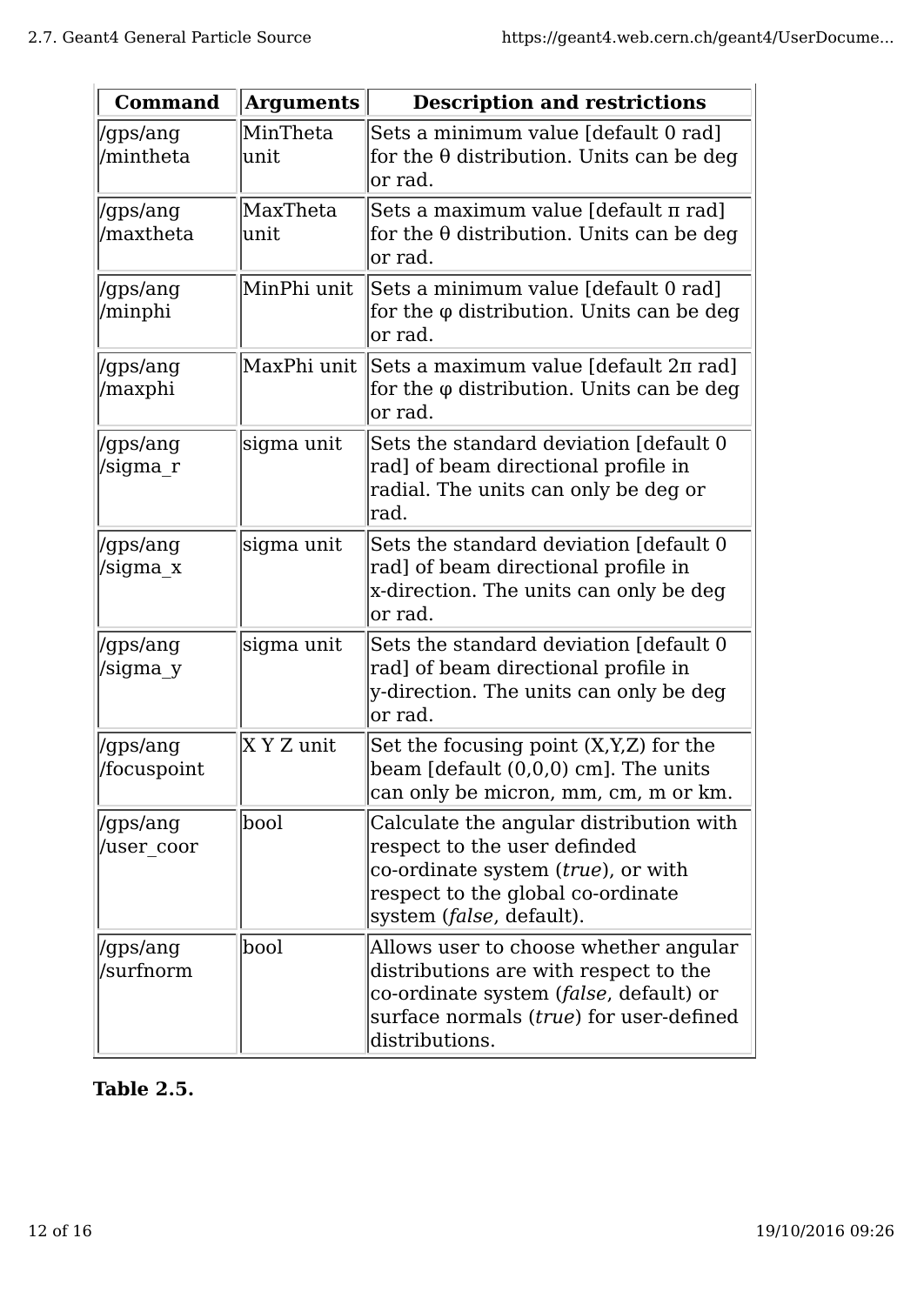### **2.7.3.5. Energy spectra**

| <b>Command</b>             | <b>Arguments</b> | <b>Description and restrictions</b>                                                                                                                       |
|----------------------------|------------------|-----------------------------------------------------------------------------------------------------------------------------------------------------------|
| /gps/ene/type              | EnergyDis        | Sets the energy distribution type to<br>one of (Table 2.1):<br>Mono (mono-energetic, default)<br>Lin (linear)                                             |
|                            |                  | Pow (power-law)                                                                                                                                           |
|                            |                  | Exp (exponential)                                                                                                                                         |
|                            |                  | Gauss (Gaussian)                                                                                                                                          |
|                            |                  | <i>Brem</i> (bremsstrahlung)                                                                                                                              |
|                            |                  | <i>Bbody</i> (black-body)                                                                                                                                 |
|                            |                  | Cdg (cosmic diffuse gamma-ray)                                                                                                                            |
|                            |                  | User (user-defined histogram)                                                                                                                             |
|                            |                  | Arb (point-wise spectrum)                                                                                                                                 |
|                            |                  | <i>Epn</i> (energy-per-nucleon histogram)                                                                                                                 |
| /gps/ene/min               | Emin unit        | Sets the minimum [default 0 keV] for<br>the energy distribution. The units can<br>be eV, keV, MeV, GeV, TeV or PeV.                                       |
| /gps/ene/max               | Emax unit        | Sets the maximum [default 0 keV] for<br>the energy distribution. The units can<br>be eV, keV, MeV, GeV, TeV or PeV.                                       |
| /gps/ene/mono              | E unit           | Sets the energy [default 1 MeV] for<br>mono-energetic sources. The units can<br>be eV, keV, MeV, GeV, TeV or PeV.                                         |
| /gps/ene/sigma  sigma unit |                  | Sets the standard deviation [default 0<br>keV] in energy for Gaussian or Mono<br>energy distributions. The units can be<br>eV, keV, MeV, GeV, TeV or PeV. |
| /gps/ene/alpha             | alpha            | Sets the exponent $\alpha$ [default 0] for a<br>power-law distribution.                                                                                   |
| /gps/ene/temp              | Τ                | Sets the temperature in kelvins<br>[default 0] for black body and<br>bremsstrahlung spectra.                                                              |
| /gps/ene/ezero             | ΙEΟ              | Sets scale $E_0$ [default 0] for                                                                                                                          |
|                            |                  | exponential distributions.                                                                                                                                |
| /gps/ene<br>/gradient      | gradient         | Sets the gradient (slope) [default 0] for<br>linear distributions.                                                                                        |
| /gps/ene<br>/intercept     | intercept        | Sets the Y-intercept [default 0] for the<br>linear distributions.                                                                                         |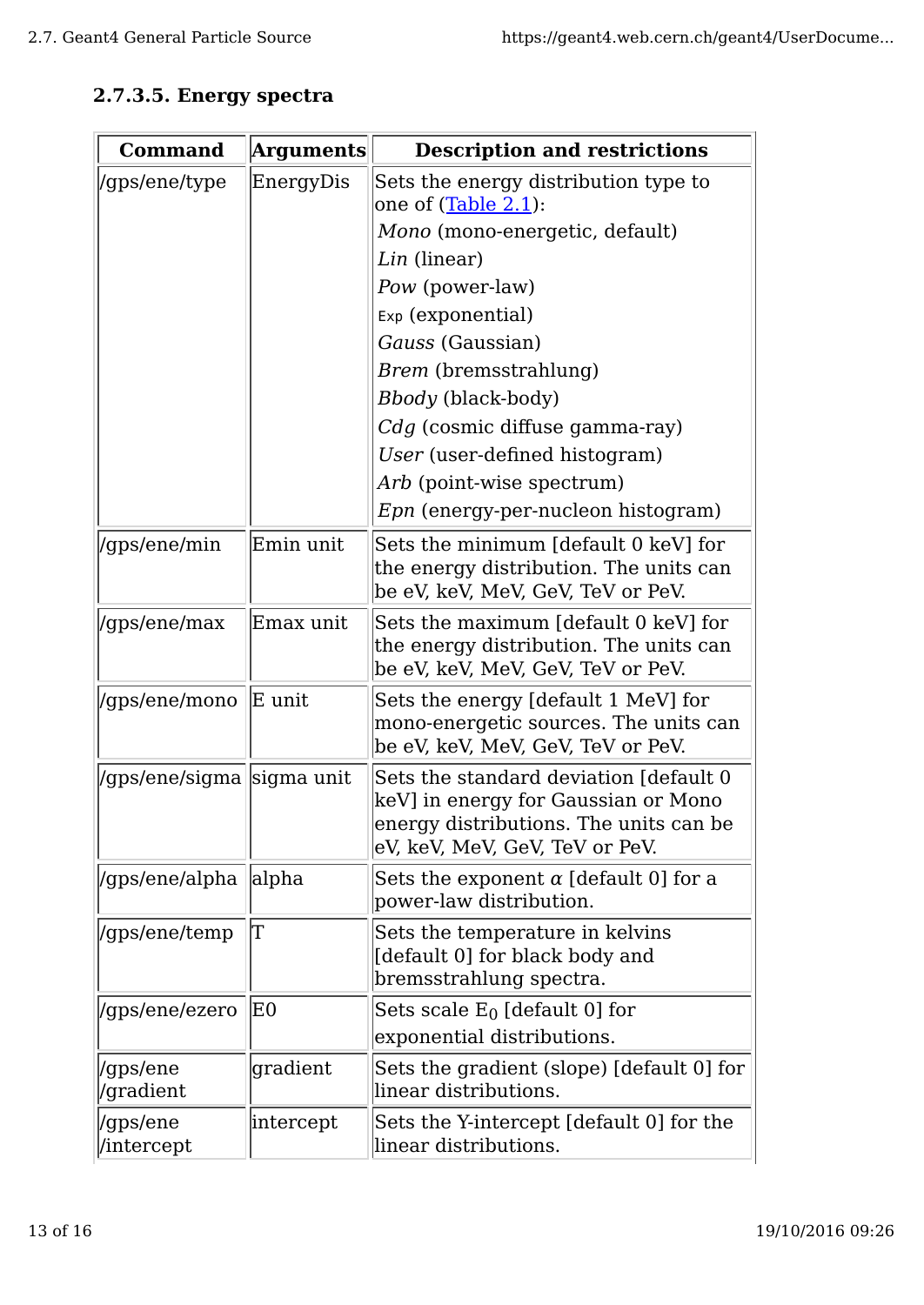| <b>Command</b>         | <b>Arguments</b> | <b>Description and restrictions</b>                                                                                                                                                                         |
|------------------------|------------------|-------------------------------------------------------------------------------------------------------------------------------------------------------------------------------------------------------------|
| /gps/ene<br>/biasAlpha | alpha            | Sets the exponent $\alpha$ [default 0] for a<br>biased power-law distribution. Bias<br>weight is determined from the<br>power-law probability distribution.                                                 |
| /gps/ene<br>/calculate |                  | Prepares integral PDFs for the<br>interally-binned cosmic diffuse gamma<br>ray $(Cdg)$ and black body ( <i>Bbody</i> )<br>distributions.                                                                    |
| /gps/ene<br>/emspec    | bool             | Allows user to specify distributions are<br>in momentum ( <i>false</i> ) or energy ( <i>true</i> ,<br>default). Only valid for User and Arb<br>distributions.                                               |
| /gps/ene<br>/diffspec  | bool             | Allows user to specify whether a<br>point-wise spectrum is integral ( <i>false</i> )<br>or differential ( <i>true</i> , default). The<br>integral spectrum is only usable for<br>A <i>rb</i> distributions. |

### **Table 2.6.**

### **2.7.3.6. User-defined histograms and interpolated functions**

| <b>Command</b>       | <b>Arguments</b>       | <b>Description and restrictions</b>                                                                                                                                                                                                                                                                                                    |
|----------------------|------------------------|----------------------------------------------------------------------------------------------------------------------------------------------------------------------------------------------------------------------------------------------------------------------------------------------------------------------------------------|
| /gps/hist/type  type |                        | Set the histogram type: predefined biasx<br>[default], biasy, biasz, biast (angle $\theta$ ),<br><i>biasp</i> (angle $\varphi$ ), <i>biaspt</i> (position $\theta$ ),<br>$\langle biaspp \rangle$ (position $\varphi$ ), <i>biase</i> ; user-defined<br>histograms theta, phi, energy, arb (point-<br>wise), epn (energy per nucleon). |
| 'gps/hist<br>/reset  | type                   | Re-set the specified histogram: biasx<br>[default], biasy, biasz, biast, biasp,<br>biaspt, biaspp, biase, theta, phi, energy,<br> arb, epn.                                                                                                                                                                                            |
| 'gps/hist<br>'point  | E <sub>hi</sub> Weight | Specify one entry (with contents Weight)<br>in a histogram (where $E_{hi}$ is the bin<br>upper edge) or point-wise distribution<br>(where $E_{hi}$ is the abscissa). The abscissa<br>$E_{hi}$ must be in Geant4 default units (MeV)<br>for energy, rad for angle).                                                                     |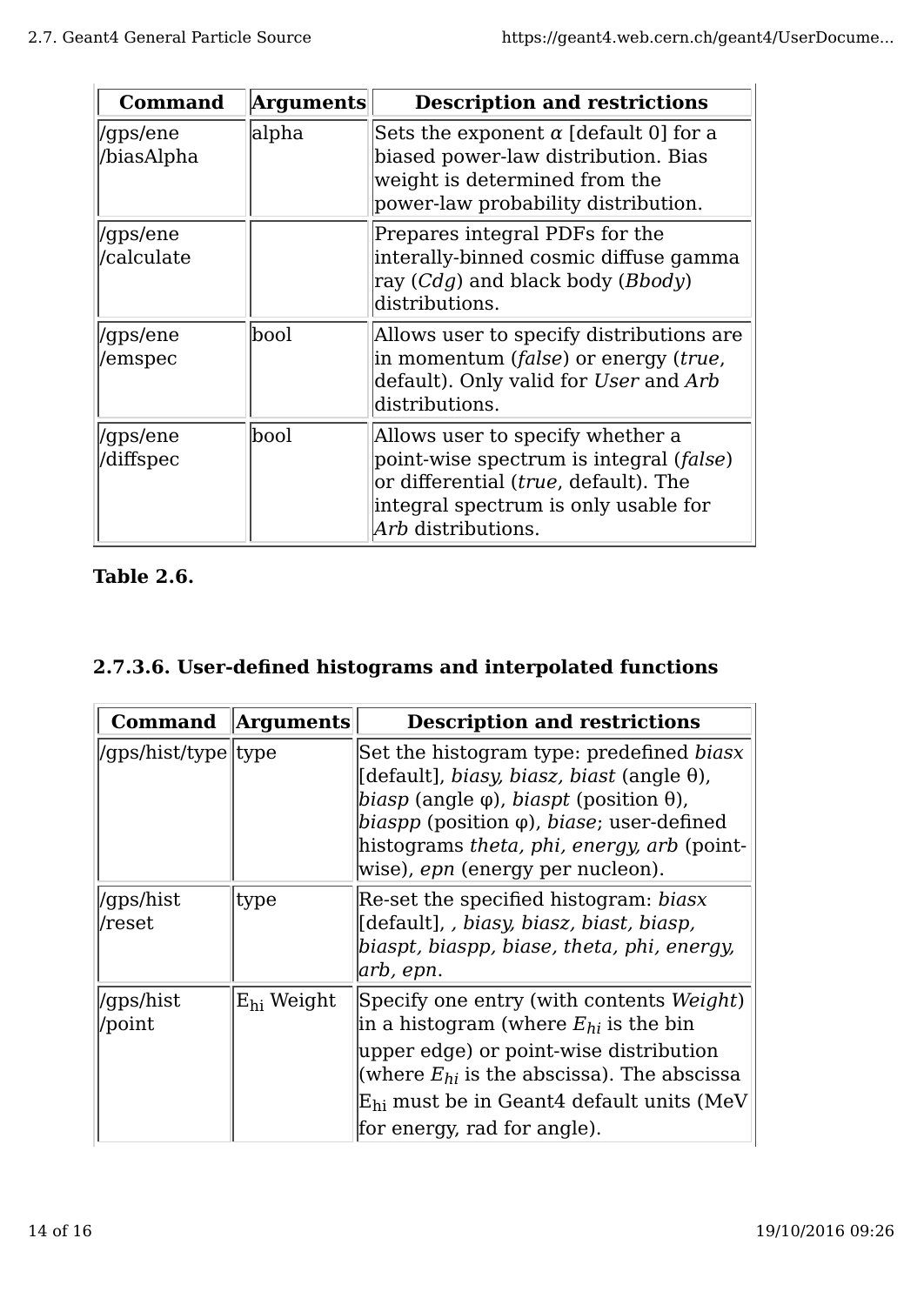| <b>Command</b>      | <b>Arguments</b> | <b>Description and restrictions</b>                                                                                                                                                                                                                                                                                                                                                                               |
|---------------------|------------------|-------------------------------------------------------------------------------------------------------------------------------------------------------------------------------------------------------------------------------------------------------------------------------------------------------------------------------------------------------------------------------------------------------------------|
| /gps/hist/file      | HistFile         | Import an arbitary energy histogram in<br>an ASCII file. The format should be one<br>$E_{hi}$ Weight pair per line of the file,<br>following the detailed instructions in<br>Section 2.7.2.5. For histograms, $E_{hi}$ is<br>the bin upper edge, for point-wise<br>distributions $E_{hi}$ is the abscissa. The<br>$\lambda$ abscissa $E_{hi}$ must be in Geant4 default<br>units (MeV for energy, rad for angle). |
| 'qps/hist<br>/inter | type             | Sets the interpolation type (Lin linear,<br>Log logarithmic, Exp exponential, Spline<br>cubic spline) for point-wise spectra. This<br>command <b>must</b> be issued immediately<br>after the last data point.                                                                                                                                                                                                     |

#### **Table 2.7.**

# **2.7.4. Example Macro File**

```
# Macro test2.g4mac
/control/verbose 0
/tracking/verbose 0
/event/verbose 0
/gps/verbose 2
/gps/particle gamma
/gps/pos/type Plane
/gps/pos/shape Square
/gps/pos/centre 1 2 1 cm
/gps/pos/halfx 2 cm
/gps/pos/halfy 2 cm
/gps/ang/type cos
/gps/ene/type Lin
/gps/ene/min 2 MeV
/gps/ene/max 10 MeV
/gps/ene/gradient 1
/gps/ene/intercept 1
/run/beamOn 10000
```
The above macro defines a planar source, square in shape, 4 cm by 4 cm and centred at (1,2,1) cm. By default the normal of this plane is the z-axis. The angular distribution is to follow the cosine-law. The energy spectrum is linear, with gradient and intercept equal to 1, and extends from 2 to 10 MeV. 10,000 primaries are to be generated.